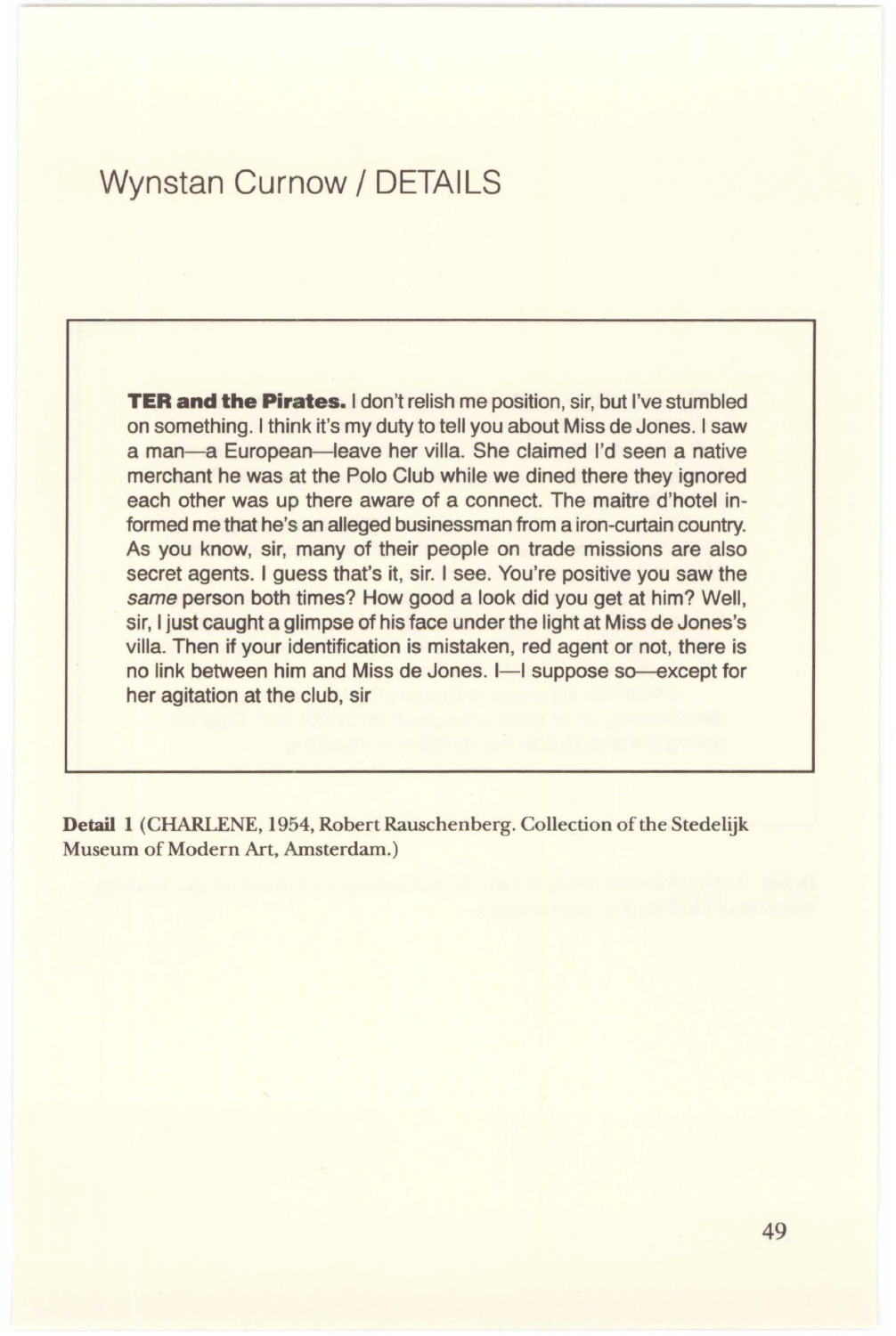**Little by little and** substantial foundations be laid for the objective Keynes always conjured but never could come to grips with. This objective would be an intercontinental trade as the Rocky Mountains, the continental shelves and the South Western States.

"There is reason to believe that oil will be found at depths of 20,000ft," the Journal profitable to produce crude from depths of five miles, the publication added.

South Louisiana and the Permian Basin of West Texas and New Mexico have the greatest number of projected deep tests, the Journal said. California ranks third and now claims the world's deepest well at 21,482 feet.

Oklahoma set a new drilling depth in the last month with the discovery of oil creek production at 13,800 feet. Rigs are drilling towards 15,000 feet horizons in Wyoming.

**Detail 2** (CHARLENE, 1954, Robert Rauschenberg. Collection of the Stedelijk Museum of Modern Art, Amsterdam.)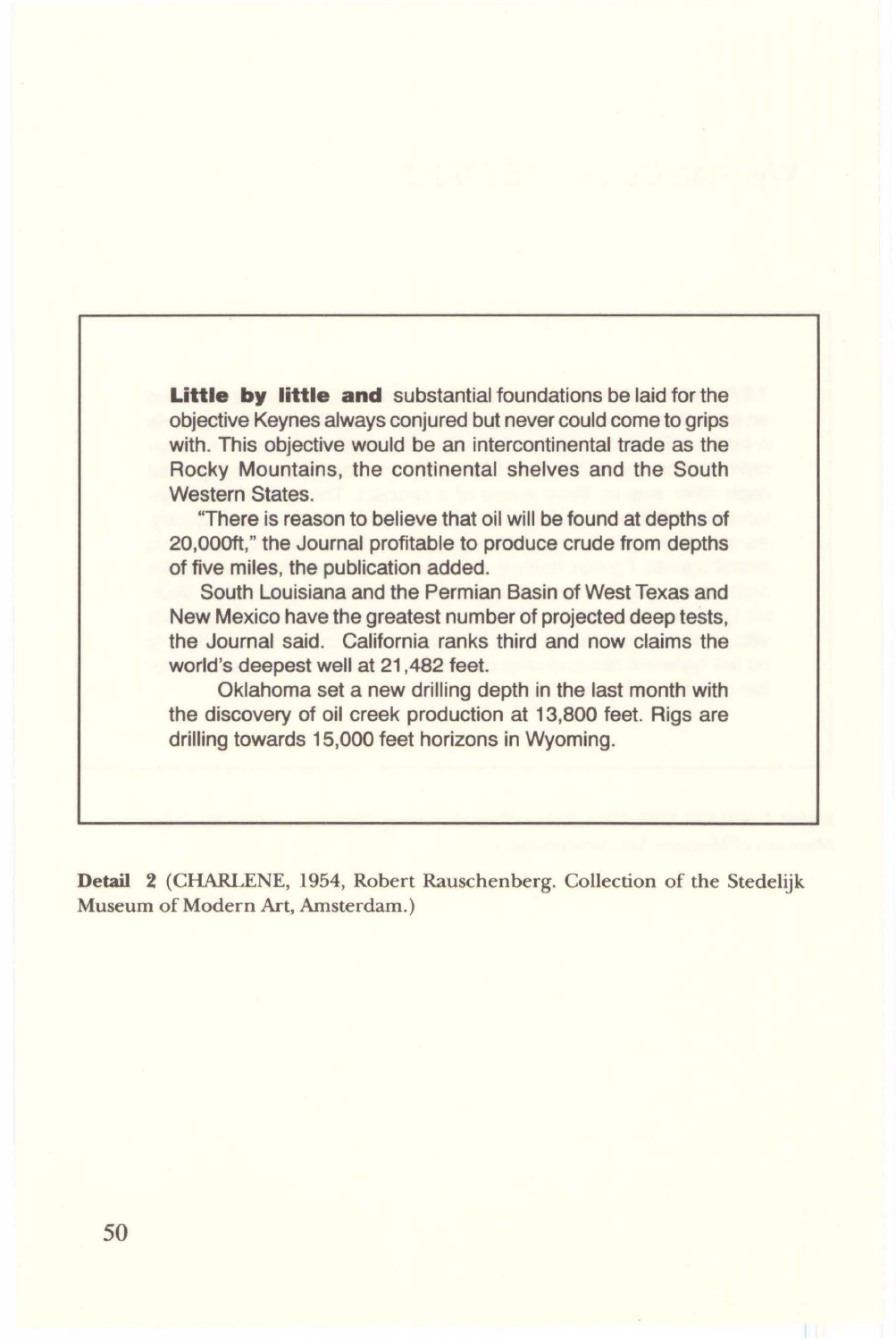**Angle's Beauty Salon** 60 E97 **Anglletta Vincenzo** 109 Sherman Av **Angilly Arthur** archt 1 MadAv **Angloletti Thos** 671 W193 **Angloni Conrad b** 327 E113 **Angulli A** statnry 21343 2Av **Angullo Frank grocry 2207 1Av Angullo Frank** 2267 2Av **Angullo grocry 2113 1 Av Anglo-Canadian Lining Distribtrs Ltd**  ..................... 395Bway Ann women's apprl 2046 7Av **Ann Adams** knitwr Inc 991 6Av **Ann Andrews Inc** 370 W35 **Ann Arbor News 110 E42 Ann Arbor RR Co** 149 Bway **Ann-Bea Restrnt** 92 Univ Pl **Ann Belt** & **Button Co** 347 W39 **Ann Brewster Accessories**  ............................. 1647Bway

TRaflgr 6-6708 LOrrain 7-8519 MUryhll 6-4014 LOrrain 7-3006 SAcrmnto 2-1810 SAcrmnto 2-9437 LEhi 4-2026 TRaflgr 6-0205 TRaflgr 6-2726

WAlkr 5-5952 MOnumnt 2-3881 BRynt 9-1248 BRynt 9-5127 MUryhil 6-7232 BArcly 7-9615 Algnqn 5-6258 CHlkrpg 4-6674

LUxmbry 2-1953

**Detail 1** (UNTITLED, c1950, Franz Kline, Collection of Phyllis and David Adelson, Brookline, Ala.)